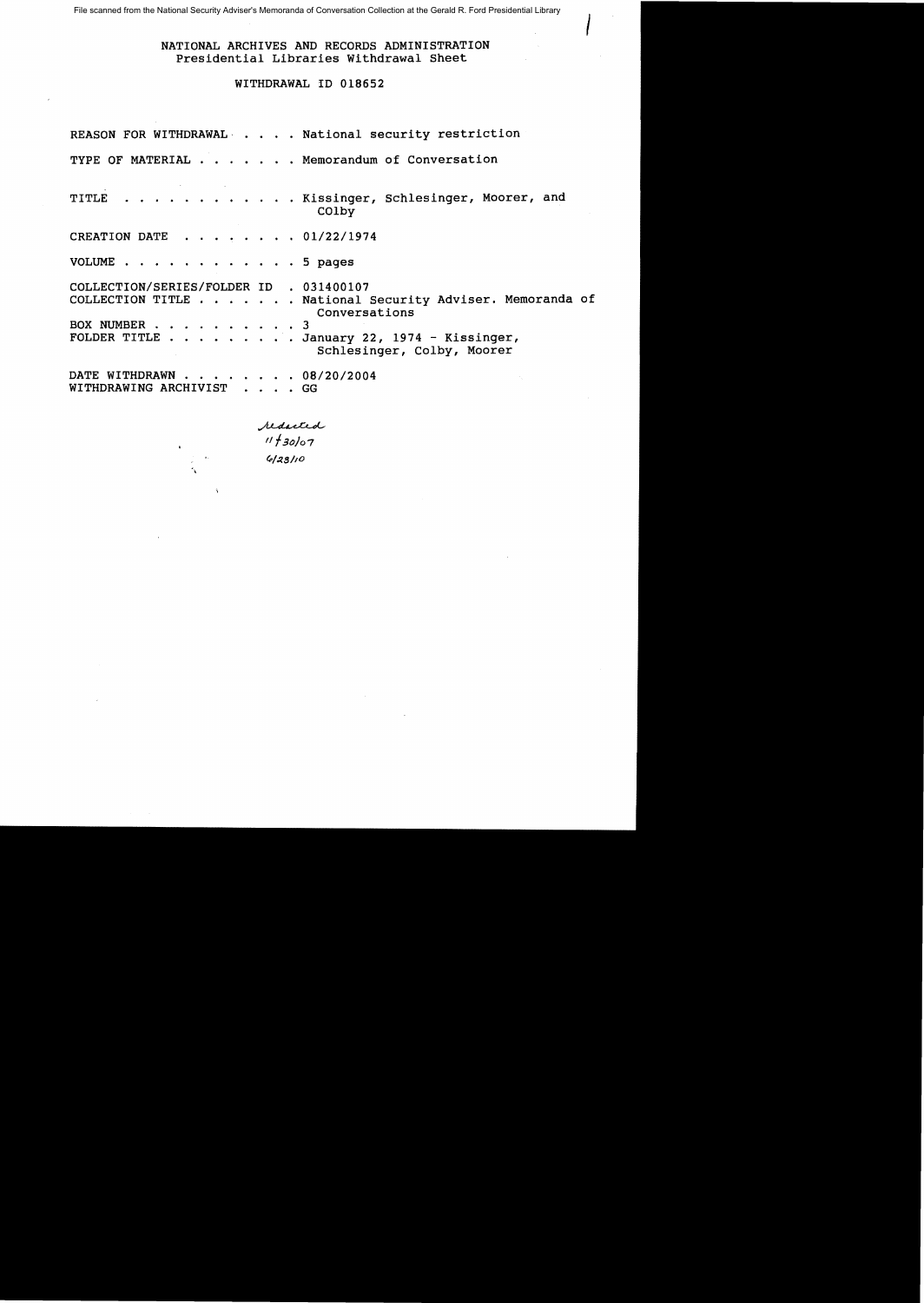MEMORANDUM

### THE WHITE HOUSE

WASHINGTON'

#### <del>TOP SEGRET</del>/NODIS/XGDS

## MEMORANDUM OF CONVERSATION

PARTICIPANTS: Dr. Henry A. Kissinger, Secretary of State and Assistant to the President for National Security Affairs

> Dr. James R. Schlesinger, Secretary of Defense William Colby, Director, Central Intelligence Agency

Adm Thomas Moorer, Chairman, JCS M. Gen. Brent Scowcroft, Deputy Assistant

to the President for National Security Affairs<br>
January 22, 1974 [Tuesday]<br>
1:00 p.m. (lunch) DATE AND TIME January 22, 1974 [Tuesday]<br>1:00 p.m. (lunch)<br>PLACE: The Map Room<br>The White House



PLACE: The Map Room The White House

Moorer: Diego Garcia. Mansfield was fairly receptive. He didn't say no.

Kissinger: They're all moving to the right -- and Fulbright wants hearings on detente. His constituents think he is soft on Communism.

Scowcroft: How about the Syrians? Pretty heady stuff.

Kissinger: The Syrians and Israelis together -- what a combination! Sadat is fairly wise.

[Discussed the limitation agreement]

We are committed to over-flights every 10 days to two weeks.

Colby: Can we go with the U-2? **DECLASSIFIED w/portions exampled** 

BY  $du$  NARA, DATE  $8/3110$ 

Kissinger: I told them SR-71. AUTHORITY me applates-by #16 MARALe/23/10

Colby: Can we transit on Cyprus?

<del>TOP SECRET</del>/NODIS/XGDS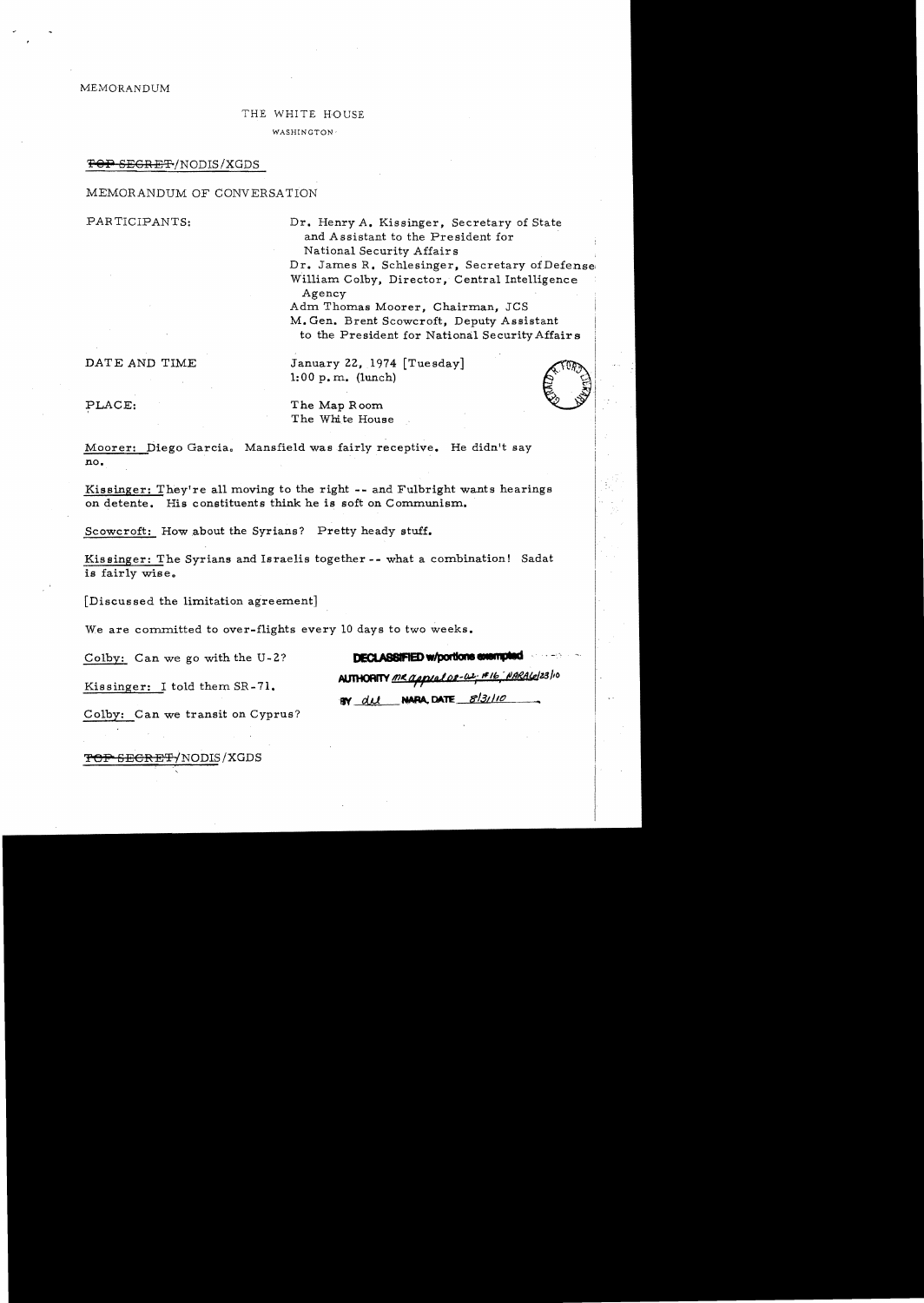## $SEGREF/NODIS/XGDS$  2

Kissinger: Let's do it before Friday.

Schlesinger: Ghorbal is hinting at the US becoming an Egyptian arms supplier.

Kis singer: Stay away from him. He is not in on anything. But it is true that we are working that way.

# EO 12958  $3.3~(b)(1)$

Kissinger: I need an understanding man in Egypt to talk with Sadat. Sadat wants to show us Soviet equipment and exchange information. Also, we need an outstanding attache. Maybe Georges Guay. They want to get personai security people out there February 2.

EO 12958

Colby:

# $(3.3)(b)(1)$  Schlesinger: I will work with Bill.

Kissinger: Sure.

On the embargo, Sadat said he would get it lifted by Monday. He is having trouble.

Colby: He is trying.

, Kissinger: Sadat promised we would get full September production from Bahrein. .

Schlesinger: We already get it.

Kissinger: The companies have screwed up the deliveries to the Fleet by going public and demanding their 200,000 barrels.

Moorer: It has not definitely fallen through, but it is not set up yet. The real problem is the cost of the fuel, not the quantity.

The Japanese are complaining they are not getting the amount they should -- that companies are diverting to us.

<del>SEGRET</del>/NODIS/XGDS

 $w^2$  $\sim$  .  $\mathbb{S}$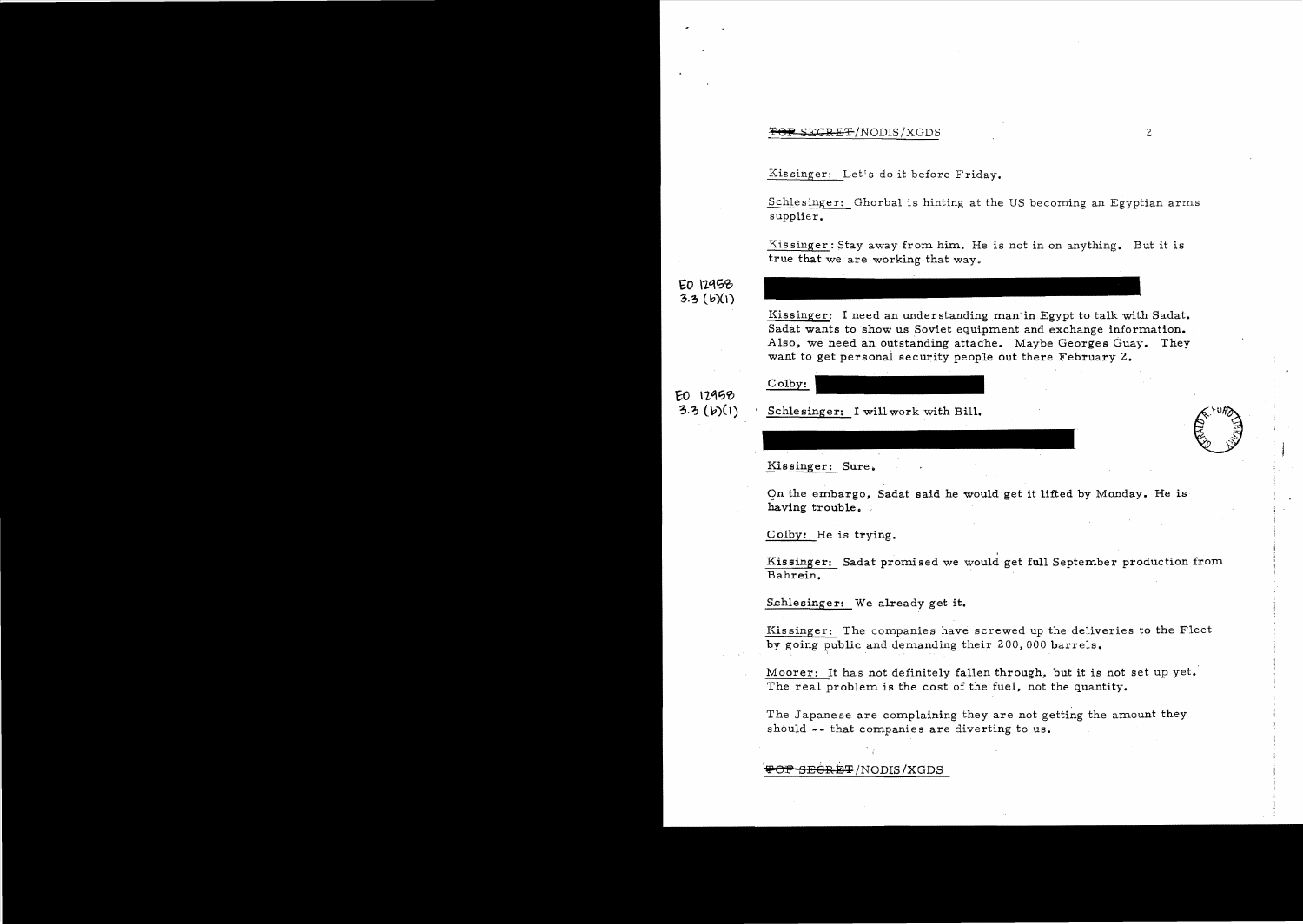### **'!!! TOP SECRET**'/NODIS /XGDS 3

Kissinger: Is that true?

Schlesinger: Yes.

Kissinger: Do you think if they hadn't lifted the embargo by Friday we should have held up the Israeli withdrawal?

Schlesinger: I don't know a date, but I agree we must be firm.

. Colby: Can we give him a face saver?

Kissinger: I don't want to give him anything. Do you have a con-<br>
schlesinger: A piss-poor one. tingency plan for the Middle East.

Moorer; We don't have any plan to pur forces.

Schlesinger: We have to build up Deigo and get the British off our back.

Kis singer: Haven't they agreed?

Schlesinger: Yes, but they are talking about conditions and negotiations.

Moorer: We must have access to bases there which gives us flexibility.

Kissinger: How about Ethiopia?

**EO** 12q~~ Schlesinger:  $3.3$  (b)(1)

Kis singer: Can't we give them something?

Schlesinger: It is a matter of money. We need to talk about MAP allocations.

Kissinger: MAP is an important tool of foreign policy. It is disgraceful that we have to scrounge and the Soviet Union gives new equipment.

Schlesinger: If the Norwegians and Belgians buy the Mirage, we should think about withdrawing troops.

Kissinger: The Europeans have to expand their thinking. They are narrow-minded about Spain and Portugal.

**TOP SECRET/NODIS/XGDS**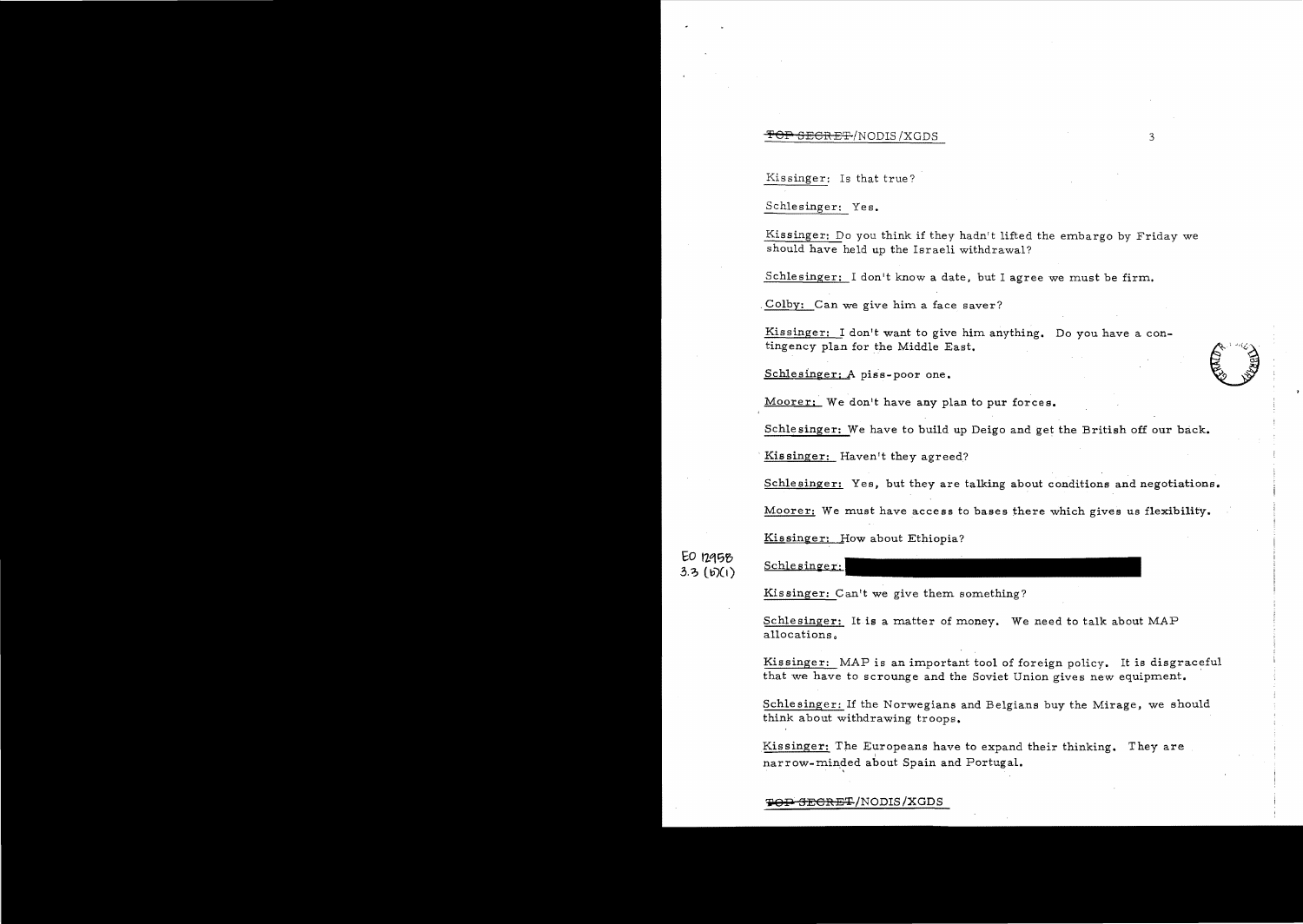#### $\overline{\text{O-P-SEGRE}}$ 'NODIS /XGDS 4

Schlesinger: Macomber was told by a Turkish Colonel that the Army was thinking about giving an ultimatum to form a government. Macomber said we would withdraw aid.

Kissinger: I don't give a damn EO 12958 straighten this out.  $3.3(W)$ 

• I will

Schlesinger:

Schlesinger:

Kis singer: What do you want?

Schlesinger: A DOD negotiating team.

Kissinger: It is done.

Schlesinger: SALT.

**CERTIFICATION** 

Kissinger: We will have a briefing session. Duckett will give a w0minute briefing. Then I will sum up and show how we are harming equivalence by going to 2,000 equal aggregates and MIRV throwweight limitations.

Schlesinger: The NSC staff wants Option A; we want Option B.

Kissinger: Brent make sure the options are in the paper for me.

Schlesinger: We need throwweight in an overall agreement - not chopped out of equal aggregates. We can ask for reductions. If they say no, we have a white hat and then we can ask for a build-up.

Kissinger: We need a position we can intellectually justify to ourselves.

I have no problem with equal aggregates, but at 2,350 they have to reduce 150 and then reduce again.

Schlesinger: They only have about 2, 100 now. We could propose this for public opinion.

Colby: Public opinion won't accept if we give them an acceptable proposal.

TOP SECRET/NODIS/XGDS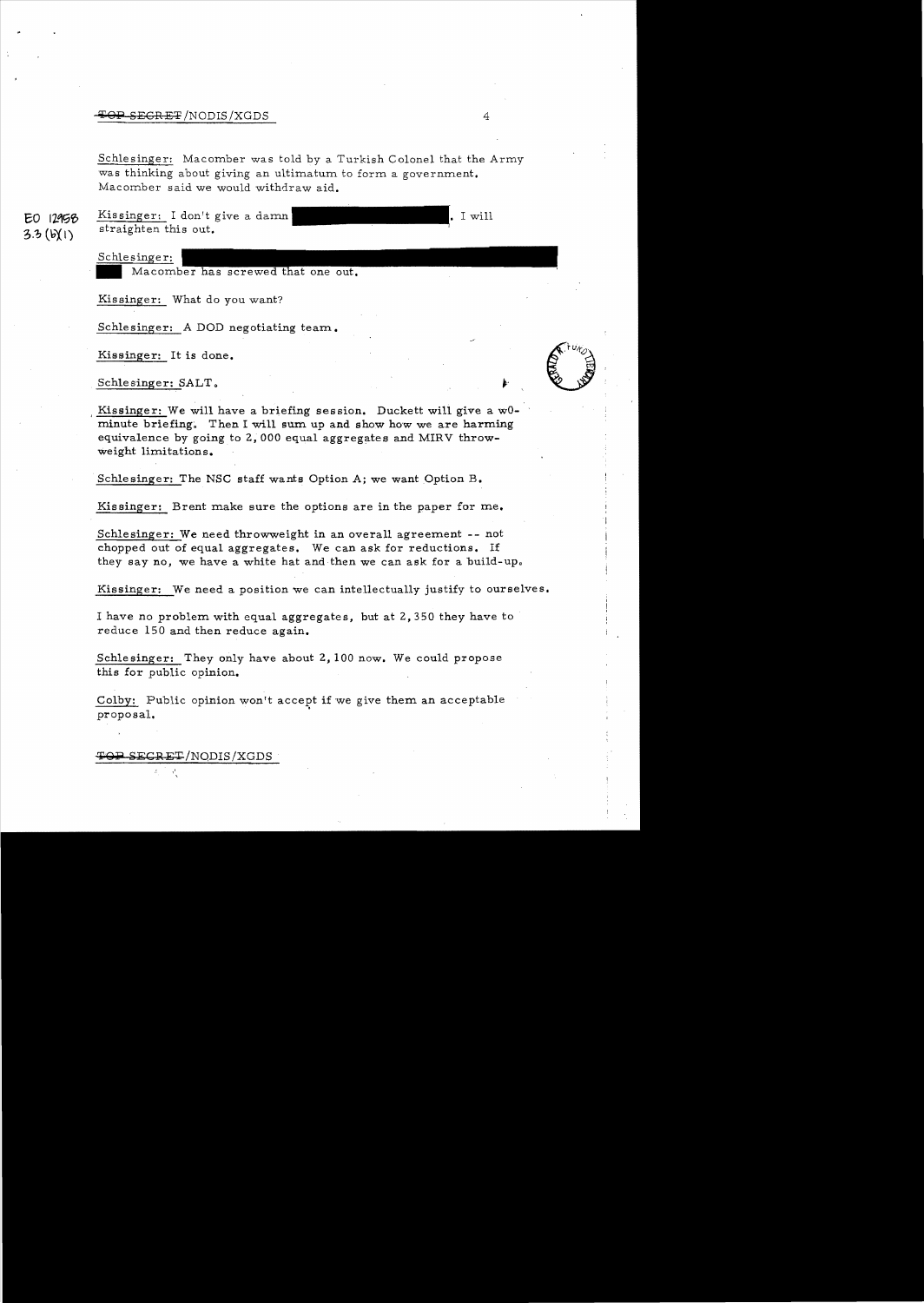## **OP SEGRET** /NODIS/XGDS 5

Kissinger: If we turn SALT into a cynical exercise of build-up....

But tomorrow, we just need to educate the President. Let's stick together tomorrow. If I steer it in any one direction, correct me. But let's not upset the President with a controversy now. We need to get him up to speed.

I will present the issues and the building blocks.

Colby: Should we give him two tracks -- detente and building strategic forces?

Kissinger: No. That will get him off on another track. Give him the Duckett briefing.

The meeting should just get him thinking. Then we can hold a VP meeting next week and then another NSC meeting.

COlby: Her sh has a story about the Soviet submarine. I would like to level with him and appeal to his patriotism.

Kissinger: No.

Moorer: Eagle pull.

Kissinger: [Asked everyone] Let's not do it.

TOW in Vietnam.

Schlesinger: We are doing it.

Colby: on Thailand.